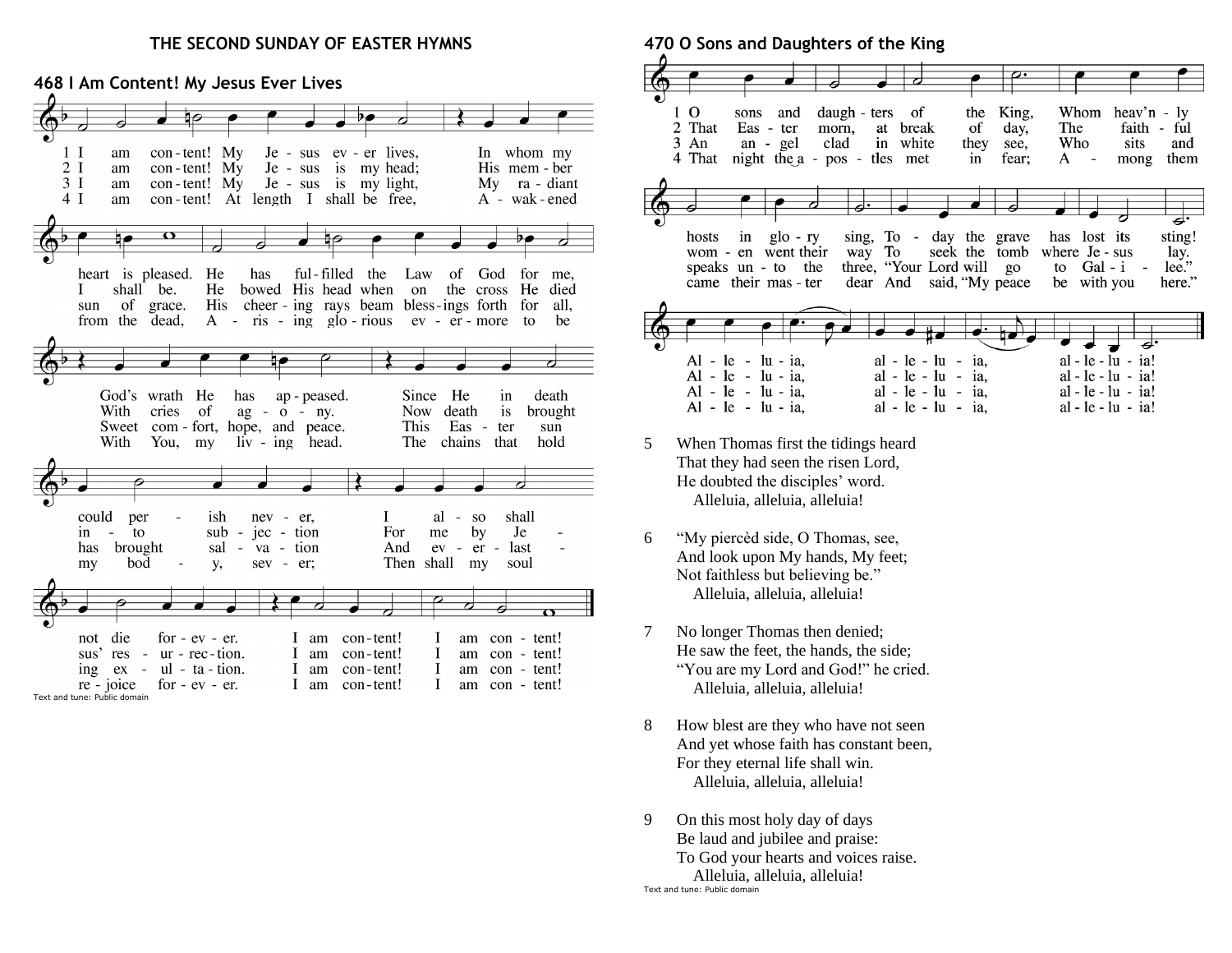## **741 Jesus Christ, My Sure Defense**



5 Glorified, I shall anew

 With this flesh then be enshrouded; In this body I shall view God, my Lord, with eyes unclouded; In this flesh I then shall see Jesus Christ eternally.

6 Then take comfort and rejoice, For His members Christ will cherish. Fear not, they will hear His voice; Dying, they will never perish; For the very grave is stirred When the trumpet's blast is heard.

- 7 Laugh to scorn the gloomy grave And at death no longer tremble; He, the Lord, who came to save Will at last His own assemble. They will go their Lord to meet, Treading death beneath their feet.
- 8 O, then, draw away your hearts From all pleasures base and hollow; Strive to share what He imparts While you here His footsteps follow. As you now still wait to rise, Fix your hearts beyond the skies!

Text and tune: Public domain

## **483 With High Delight Let Us Unite**

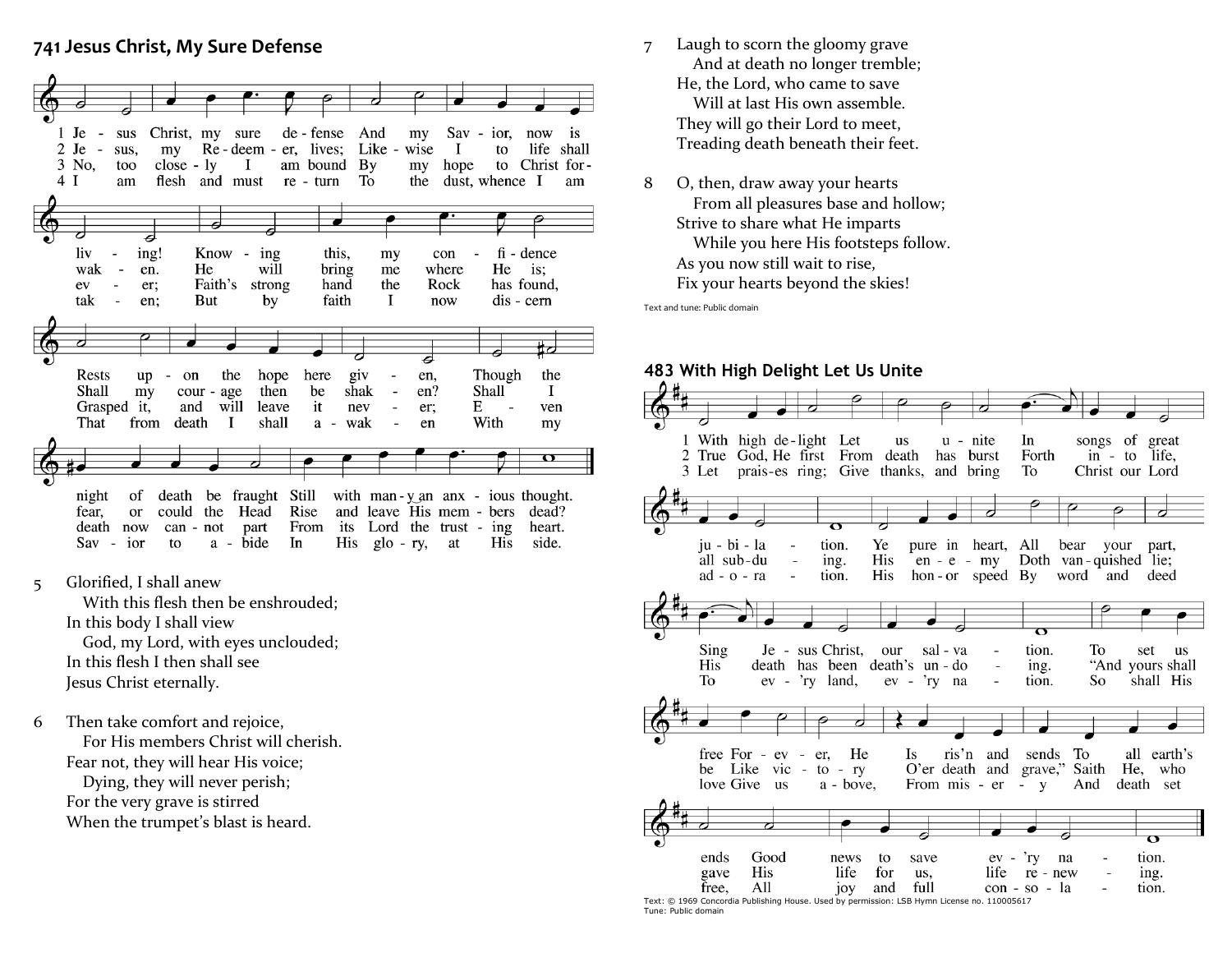# **636 Soul, Adorn Yourself with Gladness**



- 5 Jesus, source of lasting pleasure, Truest friend, and dearest treasure, Peace beyond all understanding, Joy into all life expanding: Humbly now, I bow before You; Love incarnate, I adore You; Worthily let me receive You And, so favored, never leave You.
- 6 Jesus, sun of life, my splendor, Jesus, friend of friends, most tender, Jesus, joy of my desiring, Fount of life, my soul inspiring: At Your feet I cry, my maker, Let me be a fit partaker Of this blessèd food from heaven, For our good, Your glory, given.
- 7 Lord, by love and mercy driven, You once left Your throne in heaven On the cross for me to languish And to die in bitter anguish, To forego all joy and gladness And to shed Your blood in sadness. By this blood redeemed and living, Lord, I praise You with thanksgiving.
- 8 Jesus, bread of life, I pray You, Let me gladly here obey You. By Your love I am invited, Be Your love with love requited; By this Supper let me measure, Lord, how vast and deep love's treasure. Through the gift of grace You give me As Your guest in heav'n receive me.

Text (sts. 1, 4–5): © 1978 Lutheran Book of Worship. Used by permission: LSB Hymn License no. 110005617 Text (sts. 2–3, 6–8) and tune: Public domain